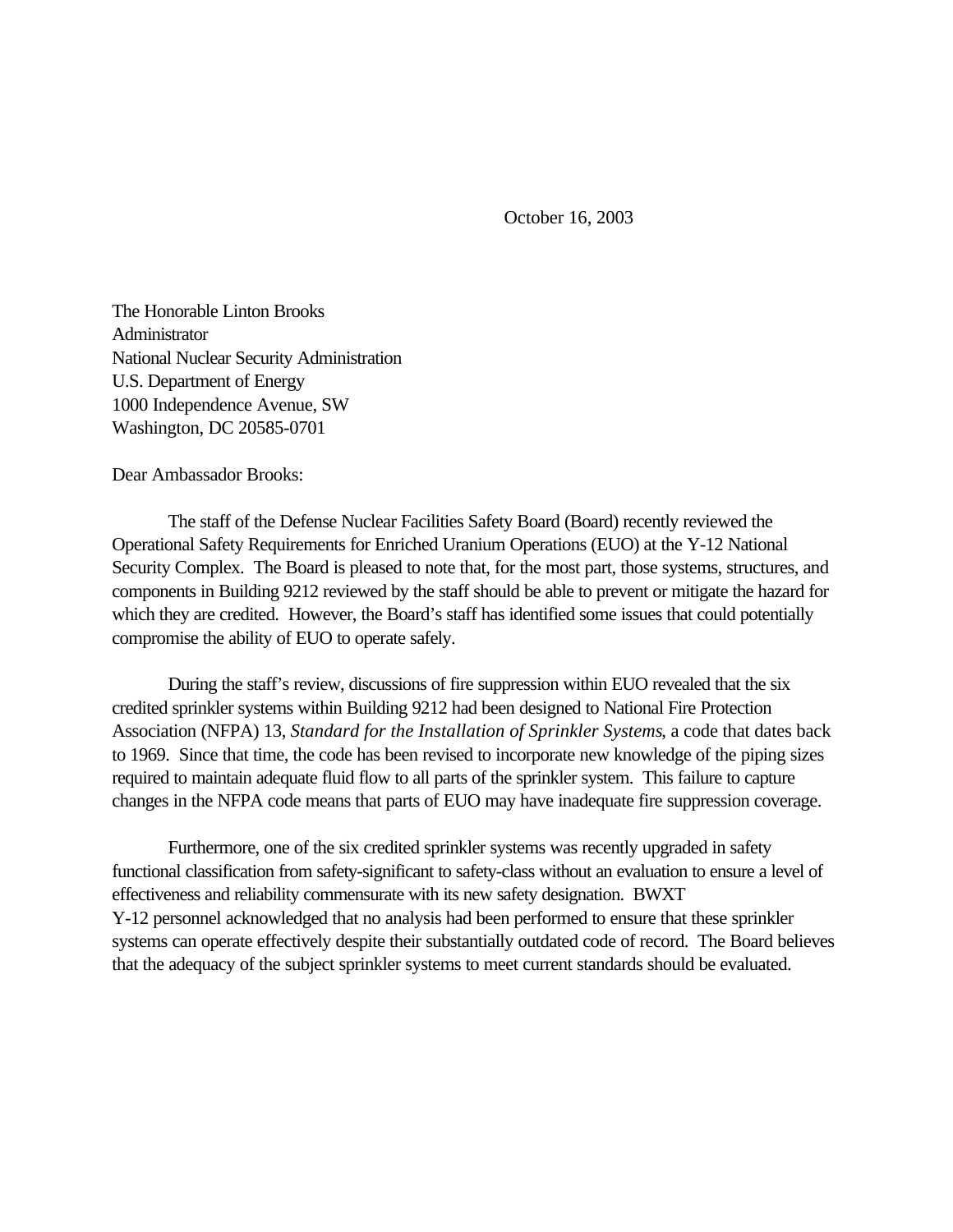The Honorable Linton Brooks Page 2

Additional issues are identified in the enclosed report, which is provided for your use as appropriate. The Board will continue to follow closely the progress made by the Y-12 National Security Complex in addressing these issues.

Sincerely,

John T. Conway Chairman

c: The Honorable Everet H. Beckner Mr. William J. Brumley Mr. David E. Beck Mr. Mark B. Whitaker, Jr.

Enclosure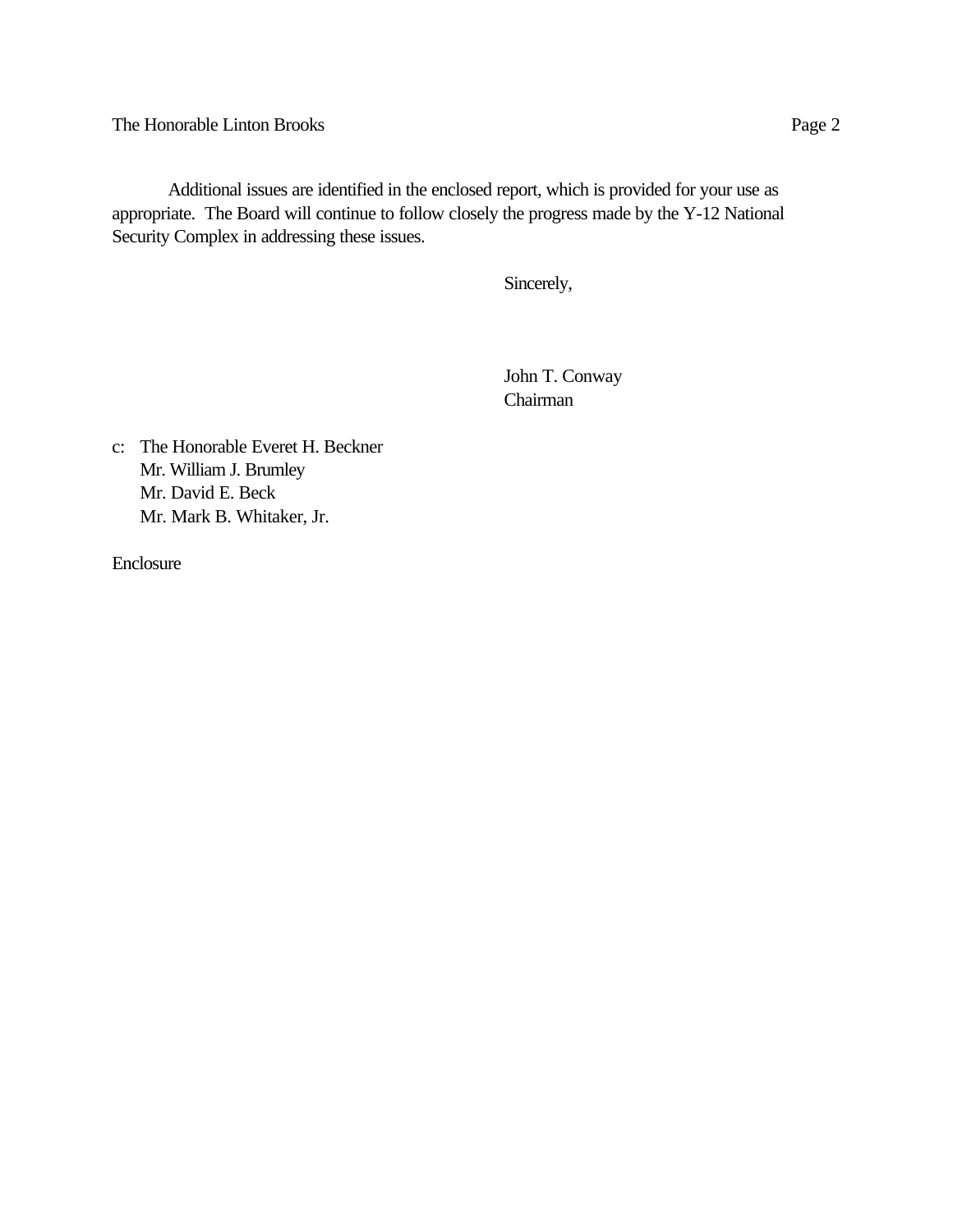## **DEFENSE NUCLEAR FACILITIES SAFETY BOARD**

## **Staff Issue Report**

September 3, 2003

|                 | <b>MEMORANDUM FOR:</b> J. K. Fortenberry, Technical Director |
|-----------------|--------------------------------------------------------------|
| <b>COPIES:</b>  | <b>Board Members</b>                                         |
| <b>FROM:</b>    | R. Rauch                                                     |
| <b>SUBJECT:</b> | Y-12 Building 9212 Operational Safety Requirements           |

This report documents a review by the staff of the Defense Nuclear Facilities Safety Board (Board) of the Operational Safety Requirements (OSRs) for Building 9212 Enriched Uranium Operations (EUO) at the Y-12 National Security Complex (Y-12). Staff members R. Rauch, W. Andrews, C. March, and M. Piccarreta and outside expert R. West conducted this review.

**Background.** Efforts to restart EUO began in 1996 using a phased sequence. Casting, rolling, forming, and machining operations were restarted in 1998, and reduction operations followed in April 2001. Preparations for wet chemistry restart were completed in March 2003. The last major restart effort for EUO is the oxide conversion process, scheduled for completion in calendar year 2004. The Building 9212 Basis for Interim Operation (BIO) and OSRs were developed and implemented as part of the restart effort following the shutdown of EUO in 1994. The BIO has not been approved as a Title 10 Code of Federal Regulations (CFR) Part 830 compliant documented safety analysis (DSA). An exception has been granted to defer submission of this DSA until September 2004.

**Findings.** The purpose of the staff's review was to assess the effectiveness and reliability of selected Building 9212 OSRs. Sixteen structures, systems, and components were analyzed in the areas of procurement, design, maintenance, operations, and testing requirements. The OSRs that have been credited for the oxide conversion process were specifically excluded from the scope of the review because the restart efforts for this system have not been completed. The controls chosen for evaluation included ventilation, fire suppression, water detection, phase separation, and alarm systems. These controls are credited to prevent or mitigate a variety of accident types, such as criticality, loss of confinement, fire, and explosion scenarios.

The Board's staff concluded that most controls could perform effectively and reliably. However, the staff identified issues in the following areas.

*Adequacy of Safety System Design*—Building 9212 contains five safety-significant sprinkler systems and one sprinkler system that was recently upgraded to a safety-class functional classification.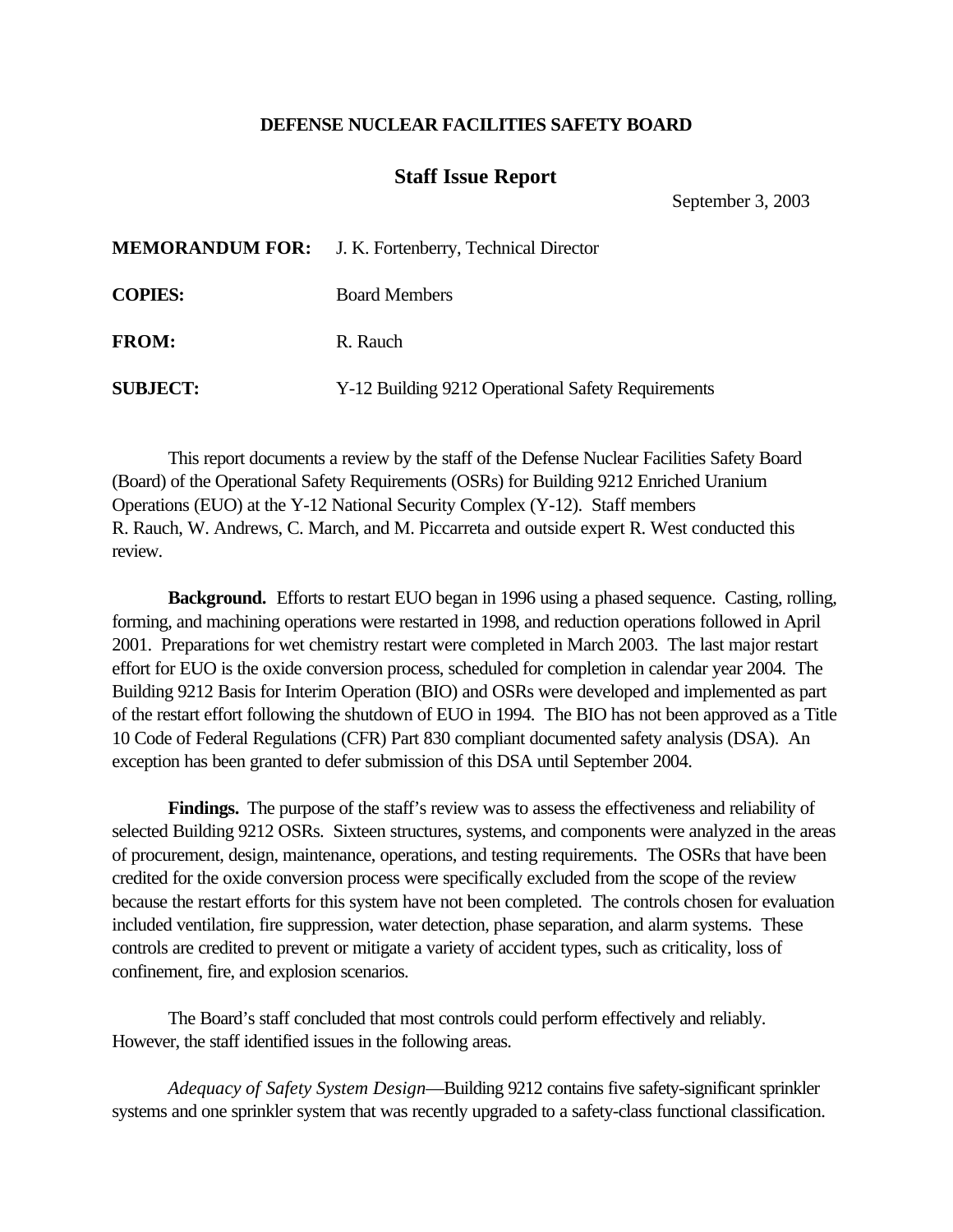The code of record for these systems, National Fire Protection Association (NFPA) 13, *Standard for the Installation of Sprinkler Systems*, dates back to 1969. Given the substantial changes in NFPA 13 requirements since that time—particularly with respect to pipe sizing requirements, which affect fluid flow rates—the Board's staff believes that portions of the credited sprinkler system piping scheme for Building 9212 may have insufficient fluid flow. Inadequate fire protection for parts of EUO could result in high-consequence events with significant radiological and toxicological off-site consequences exceeding evaluation guidelines.

BWXT Y-12 personnel acknowledged that no evaluation of the design adequacy of these systems had been conducted to ensure that the credited sprinkler systems in Building 9212 can perform to the expectations of effectiveness set forth in the current form of consensus industry standards such as NFPA 13. Without such an evaluation—particularly in the case of the upgraded sprinkler system, for which there are particularly high expectations of both effectiveness and reliability—site workers and the public stand at an increased risk of an event with potentially significant consequences. Other sites in the defense nuclear complex have recognized the benefit of developing a process for review of design adequacy for situations such as this in which a given safety system has undergone an upgrade in safety classification and/or has a substantially outdated code of record. The Board's staff believes that the development of such a review process at Y-12 could improve safe operation at the site by ensuring that credited safety controls can perform at a level of effectiveness commensurate with their functional classification.

*Organic Phase Separators*—The Building 9212 BIO credits seven organic phase separators as a design feature for safety in preventing an explosive event due to a reaction between organic and acid process streams. Four separators are designed to automatically decant organic process streams for expected and off-normal operational flow rates. Three separators (the pour-up separator, highcapacity evaporator separator, and wiped-film evaporator separator), however, require operator action (e.g., administrative controls) to ensure safe operation. Despite the Department of Energy's (DOE) preference for engineered controls, it appears that these administrative controls will remain in place even after planned modifications to two of these three separators have been completed. Furthermore, these administrative controls should be implemented consistent with DOE's Implementation Plan for Recommendation

2002-3, *Requirements for the Design*, *Implementation*, *and Maintenance of Administrative Controls*.

BWXT Y-12 personnel stated to the Board's staff that there are no physical limitations preventing these three separators from being modified to decant automatically; however, significant redesign and/or equipment relocation would be required. Based on applicable accident analyses and controls, BWXT Y-12 personnel believe that the current phase separator configurations address the postulated events at an acceptable level of risk.

Given DOE's stated preference for engineered over administrative controls, a formal review of this issue with basis for conclusion may be warranted. If the decision is made to retain administrative